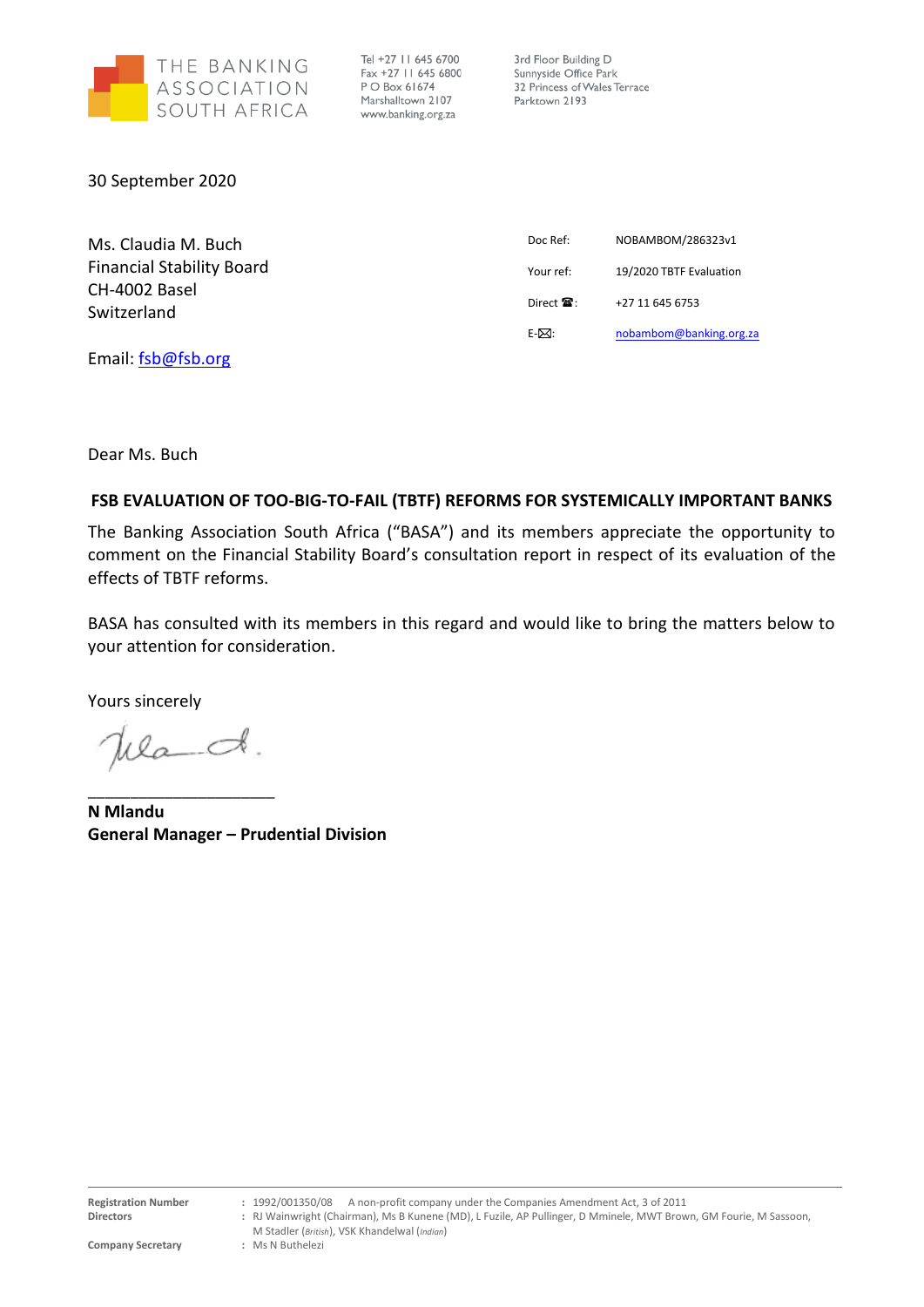

Tel +27 11 645 6700 Fax +27 11 645 6800 P O Box 61674 Marshalltown 2107 www.banking.org.za

3rd Floor Building D Sunnyside Office Park 32 Princess of Wales Terrace Parktown 2193

| <b>NR</b>                          | <b>QUESTIONS FOR CONSULTATION</b>                                                                                                                                        | <b>COMMENT</b> (Why is it a problem?)                                                                                                                                                                                                                                                                                                                                                                                                                                                              |  |  |
|------------------------------------|--------------------------------------------------------------------------------------------------------------------------------------------------------------------------|----------------------------------------------------------------------------------------------------------------------------------------------------------------------------------------------------------------------------------------------------------------------------------------------------------------------------------------------------------------------------------------------------------------------------------------------------------------------------------------------------|--|--|
|                                    | <b>OVERALL</b>                                                                                                                                                           |                                                                                                                                                                                                                                                                                                                                                                                                                                                                                                    |  |  |
| $\mathbf{1}$ .<br>$\overline{2}$ . | Does the report draw on the<br>appropriate inferences about the<br>which TBTF<br>reforms<br>extent to<br>achieved their objectives?<br>Does the report identify suitable | Broadly speaking, TBTF measures and policies have de-risked the financial system.<br>Although the statements and conclusions in the FSB document make sense, it is difficult to provide meaningful                                                                                                                                                                                                                                                                                                 |  |  |
|                                    | findings for consideration by the<br>relevant policy -making bodies?                                                                                                     | comments from an SA perspective as:<br>SA has adopted some elements of the framework, but there are differences in the way it will manage total capital<br>$\bullet$<br>loss absorbing capacity i.e. TLAC vs. FLAC.                                                                                                                                                                                                                                                                                |  |  |
|                                    |                                                                                                                                                                          | Although there are a couple of Domestically Systemically Important Banks (D-SIB's) in SA, the Prudential Authority<br>does not supervise any Global Systemically Important Banks (G-SIBs).                                                                                                                                                                                                                                                                                                         |  |  |
|                                    |                                                                                                                                                                          | The resolution framework in SA will focus only on banks for now, and later extend the reach to other systemically<br>$\bullet$<br>important non-bank institutions.                                                                                                                                                                                                                                                                                                                                 |  |  |
|                                    |                                                                                                                                                                          | Furthermore, systemically important banks are better capitalised and have built up significant loss absorbing<br>capacity. There should be synergies between existing bank regulatory and supervisory practices, especially where<br>surplus regulatory capital could be considered in the determination of TLAC / FLAC requirements, within each<br>bank's capital structures.                                                                                                                    |  |  |
|                                    |                                                                                                                                                                          | Resolution recommendations and impact assessments are very much calibrated on G-SIBs (report focus), where<br>the home jurisdiction is more often than not, a developed economy with deep capital and debt markets, in a<br>monetary union. This is not necessarily the case for the majority of SIBs. As a result, the cost-benefit assessment of<br>resolution reform is incomplete and should not be designated as representative of the global financial system, but<br>an indication thereof. |  |  |
| 3.                                 | Are the analytical approaches used to                                                                                                                                    | Going forward, Trade Repositories together with Central Counterparties may be sources of data for supervisors to                                                                                                                                                                                                                                                                                                                                                                                   |  |  |
|                                    | evaluate the effects of the TBTF<br>reforms appropriate? Are there other<br>approaches to consider?                                                                      | monitor holdings of instruments as well as linkages to the rest of the economy. It is suggested that supervisors' ability<br>to monitor these exposures (and know who would be affected by use of the bail-in tool) be included in the assessment<br>of the resolvability to banks, similar to what is depicted in Figure 10.                                                                                                                                                                      |  |  |

- **Company Secretary** 
	-

**Registration Number :** 1992/001350/08 A non-profit company under the Companies Amendment Act, 3 of 2011 **Directors :** RJ Wainwright (Chairman), Ms B Kunene (MD), L Fuzile, AP Pullinger, D Mminele, MWT Brow

**Directors :** RJ Wainwright (Chairman), Ms B Kunene (MD), L Fuzile, AP Pullinger, D Mminele, MWT Brown, GM Fourie, M Sassoon, M Stadler (*British*), VSK Khandelwal (*Indian*)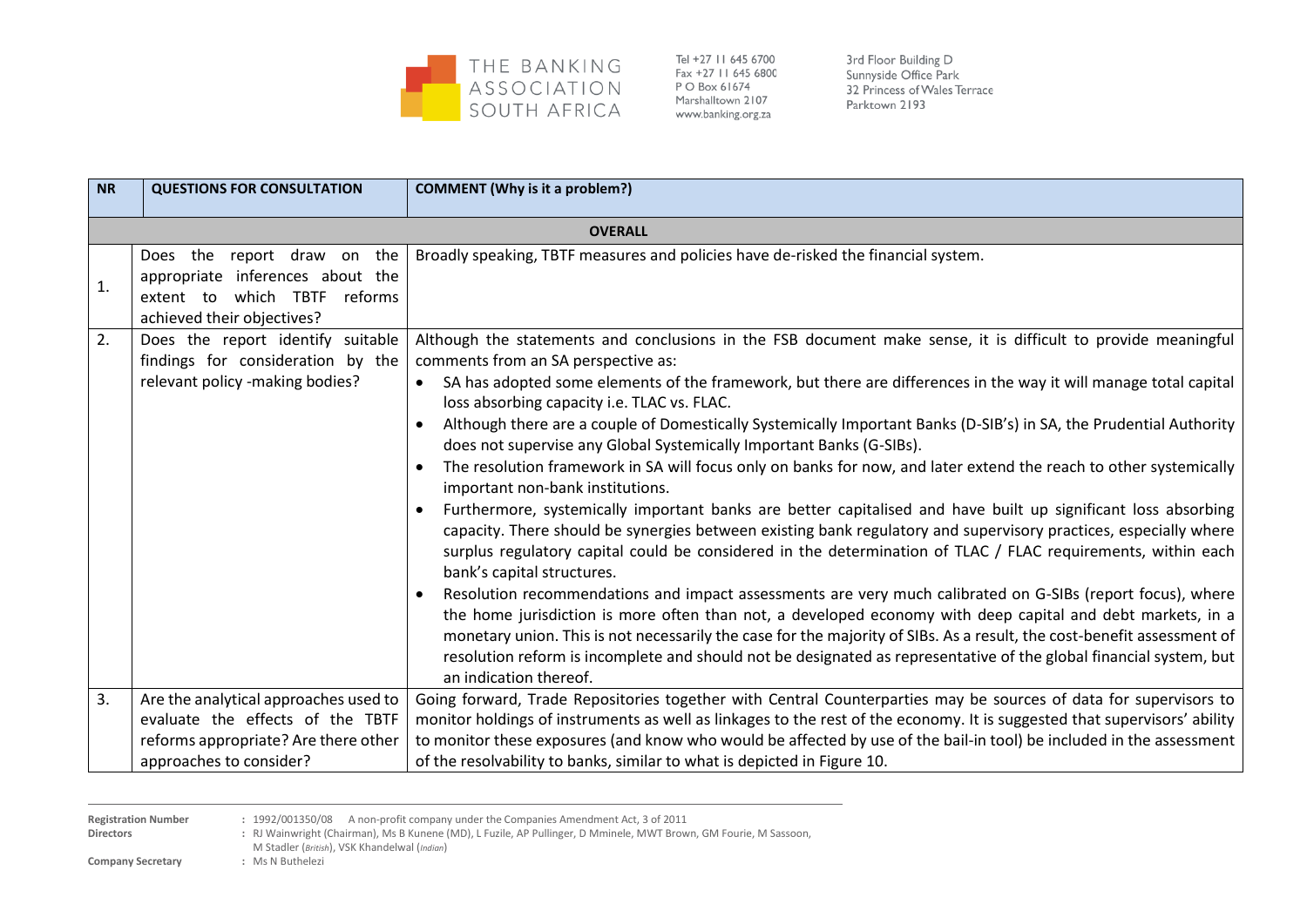| 4.<br>5.            | Is there relevant causal evidence of<br><b>TBTF</b><br>reforms<br>that can<br>the<br>complement the findings of the<br>report?<br>The analysis was carried out before<br>the COVID-19 pandemic, which may<br>produced new<br>evidence<br>have<br>relevant to the evaluation. Within the | As noted in the FSB document, the assessment was done in a pre-COVID environment and a lot of data may not have<br>been available to test the principles against a G-SIB / D-SIB failure. The conclusions reached may need to be updated as<br>more data becomes available.                                                                                                                                                                                                                                                                                                                                                                                                                                                                                                                                                                                                                                                                                                                                                                                                                                                                                                                                                                  |  |  |
|---------------------|-----------------------------------------------------------------------------------------------------------------------------------------------------------------------------------------------------------------------------------------------------------------------------------------|----------------------------------------------------------------------------------------------------------------------------------------------------------------------------------------------------------------------------------------------------------------------------------------------------------------------------------------------------------------------------------------------------------------------------------------------------------------------------------------------------------------------------------------------------------------------------------------------------------------------------------------------------------------------------------------------------------------------------------------------------------------------------------------------------------------------------------------------------------------------------------------------------------------------------------------------------------------------------------------------------------------------------------------------------------------------------------------------------------------------------------------------------------------------------------------------------------------------------------------------|--|--|
|                     | terms of reference, what updated<br>analytical work would be most<br>useful?                                                                                                                                                                                                            |                                                                                                                                                                                                                                                                                                                                                                                                                                                                                                                                                                                                                                                                                                                                                                                                                                                                                                                                                                                                                                                                                                                                                                                                                                              |  |  |
| <b>TBTF REFORMS</b> |                                                                                                                                                                                                                                                                                         |                                                                                                                                                                                                                                                                                                                                                                                                                                                                                                                                                                                                                                                                                                                                                                                                                                                                                                                                                                                                                                                                                                                                                                                                                                              |  |  |
| 6.                  | Does the report accurately describe<br>the ways in which TBTF reforms may<br>affect bank's behaviour and market<br>responses? Are there other channels  <br>that the evaluation<br>has not<br>considered?                                                                               | The biggest challenge for SA will be to align going and gone concern Loss Absorbing Capacity (LAC) with regards to:<br>The role of T2 instruments<br>Old style perpetual preference shares<br>$\bullet$<br>Issuing regulatory capital as well as TLAC/FLAC instruments from operating companies and holding companies<br>$\bullet$<br>(current situation), or only operating companies (preference from a resolution perspective)<br>Minimum capital requirement for a bank to remain authorised in resolution (amount of recapitalisation capacity<br>needed)<br>Point of Non-Viability vs. the Point of Resolution<br>$\bullet$<br>Additionally, it was clear that banks were able to raise the required quantum of new-style, loss absorbent regulatory<br>$\bullet$<br>capital they required post the Global Financial Crisis in 2008/09 (albeit at a cost).<br>Most of this capital was raised in the local market, and a lot of education of investors has taken place in<br>$\circ$<br>order to achieve this.<br>Comments were made during the FLAC process with PWC that the bank did not think the local market could<br>$\circ$<br>support the kind of volumes being debated - it is still not clear what the requirement will be. |  |  |
|                     | <b>FEASIBILITY OF RESOLUTION</b>                                                                                                                                                                                                                                                        |                                                                                                                                                                                                                                                                                                                                                                                                                                                                                                                                                                                                                                                                                                                                                                                                                                                                                                                                                                                                                                                                                                                                                                                                                                              |  |  |
| 7.                  | Does the report accurately describe<br>the remaining obstacles to the<br>resolvability<br>of<br>systemically<br>important banks (SIBs)? Are there<br>other major obstacles that should be<br>highlighted                                                                                | In addition to points raised in question 6 above, additional priorities (as identified by the SA resolution Authority) for<br>successful implementation of the Framework include:<br>Implement internal structures and cooperation arrangements to support the new resolution planning function<br>$\bullet$<br>Define the end-state of resolution planning: What should be in place for a bank to be resolvable?<br>$\bullet$<br>Bilateral and collective engagement with industry<br>$\bullet$<br>FLAC requirements (calibration, qualifying instruments, location, phase-in period)<br>$\bullet$                                                                                                                                                                                                                                                                                                                                                                                                                                                                                                                                                                                                                                          |  |  |

Page **3** of **5**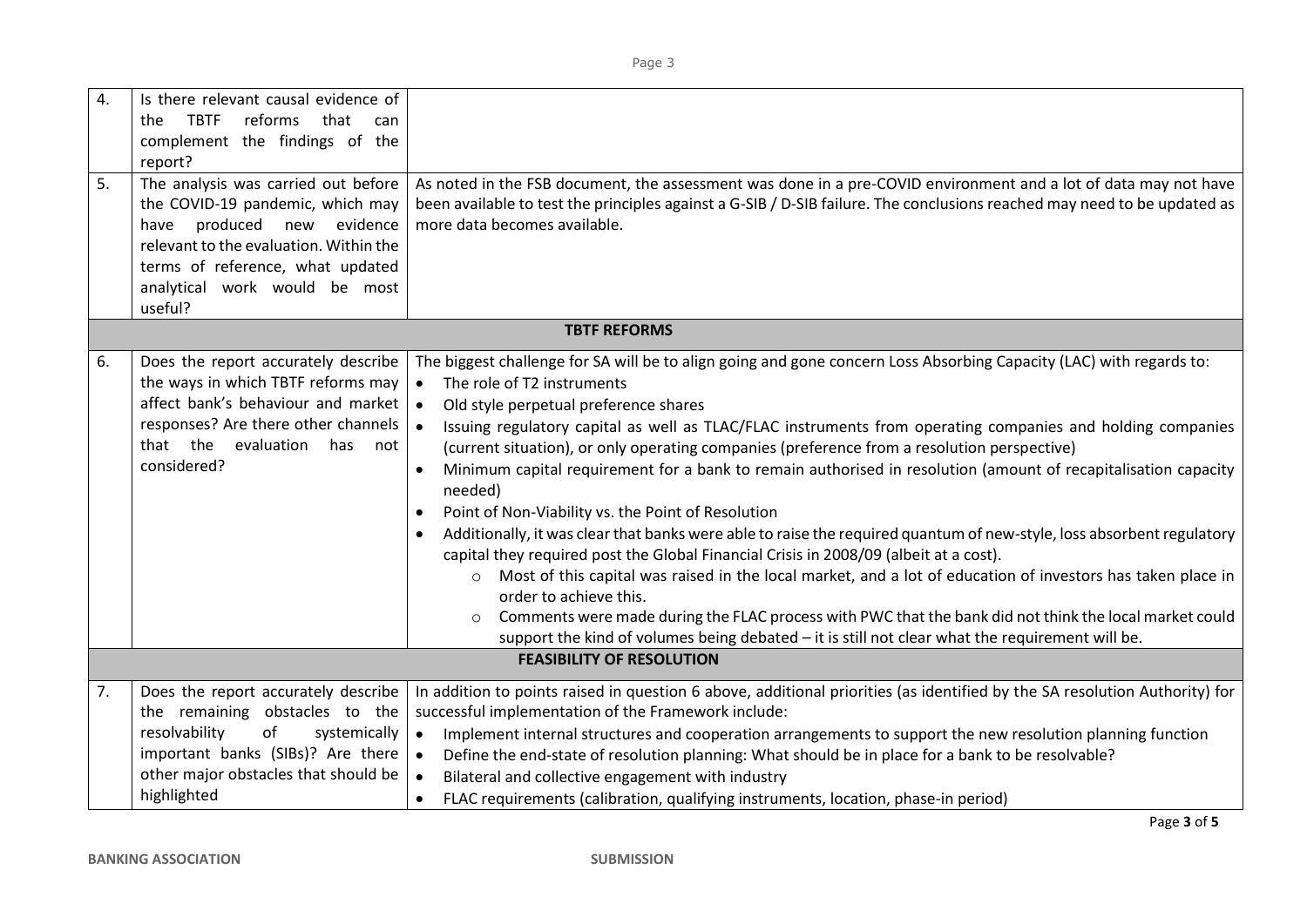| 8.  | Does the report draw appropriate<br>inferences about the extent to which<br>market<br>participants<br>perceive                                                                                                                                                                                                                                                                                                 | Funding in resolution: Banks' responsibilities, explore private-sector options, arrangements for the pre-positioning<br>$\bullet$<br>of collateral, defining and preparing for SARB's role to effectively support funding in resolution<br>Internal preparation at the Resolution Authority, i.e. defining resolution playbooks in the SA context<br><b>MARKETS PERCEPTION OF THE CREDIBILITY OF REFORMS</b><br>Yes                                                                                                                                                                                                                                                                                                                                                                                                                                                                                                                                                                                                                                                           |  |  |
|-----|----------------------------------------------------------------------------------------------------------------------------------------------------------------------------------------------------------------------------------------------------------------------------------------------------------------------------------------------------------------------------------------------------------------|-------------------------------------------------------------------------------------------------------------------------------------------------------------------------------------------------------------------------------------------------------------------------------------------------------------------------------------------------------------------------------------------------------------------------------------------------------------------------------------------------------------------------------------------------------------------------------------------------------------------------------------------------------------------------------------------------------------------------------------------------------------------------------------------------------------------------------------------------------------------------------------------------------------------------------------------------------------------------------------------------------------------------------------------------------------------------------|--|--|
|     | resolution reforms to be credible?                                                                                                                                                                                                                                                                                                                                                                             |                                                                                                                                                                                                                                                                                                                                                                                                                                                                                                                                                                                                                                                                                                                                                                                                                                                                                                                                                                                                                                                                               |  |  |
|     | <b>BANKS RESPONSES TO REFORMS</b>                                                                                                                                                                                                                                                                                                                                                                              |                                                                                                                                                                                                                                                                                                                                                                                                                                                                                                                                                                                                                                                                                                                                                                                                                                                                                                                                                                                                                                                                               |  |  |
| 9.  | Does the report accurately describe<br>changes in the structure and<br>behaviour of SIBs? Are the findings<br>about the extent to which these<br>changes can be attributed to TBTF<br>reforms appropriate?                                                                                                                                                                                                     | There is still a lot of uncertainty.                                                                                                                                                                                                                                                                                                                                                                                                                                                                                                                                                                                                                                                                                                                                                                                                                                                                                                                                                                                                                                          |  |  |
|     | <b>BROADER EFFECTS OF REFORMS</b>                                                                                                                                                                                                                                                                                                                                                                              |                                                                                                                                                                                                                                                                                                                                                                                                                                                                                                                                                                                                                                                                                                                                                                                                                                                                                                                                                                                                                                                                               |  |  |
| 10. | Does the report accurately describe $\vert \bullet \vert$<br>changes in the structure and<br>resilience of the global financial<br>system and in financial integration?<br>Does it draw the appropriate<br>influences about the extent to which<br>these changes have been driven by<br>TBTF reforms? Does the report<br>accurately describe and estimate the<br>social costs and benefits of TBTF<br>reforms? | It is considered that the rollout of the Key Attributes of Effective Resolution Regimes for Financial Institutions as the<br>international standard for resolution regimes to promote resolvability as part of the overall supervisory process,<br>has been positive. There are outstanding issues as indicated above.<br>Furthermore, the importance of ensuring that no financial institution is TBTF, the authorities responsible for the<br>supervision and resolution of DSIBs (in SA context) have developed resolution strategies and plans in line with the<br>Key Attributes.<br>The position paper focuses on G-SIBs and at a high level brings in some detail on D-SIBs. Given the level of assets<br>under management (as one measure among many) of the quickly growing number of D-SIBs (Figure 3), conclusions<br>as to the complete global impact of resolution reform cannot be inferred from the initial focus group. It is noted<br>that the impact of D-SIBs is listed as a gap and we fully support further evaluation of policy reforms in this regard. |  |  |
|     | <b>ADDITIONAL CONSIDERATIONS</b>                                                                                                                                                                                                                                                                                                                                                                               |                                                                                                                                                                                                                                                                                                                                                                                                                                                                                                                                                                                                                                                                                                                                                                                                                                                                                                                                                                                                                                                                               |  |  |
| 11. | Are there any other issues that<br>should be considered, within the<br>terms of reference?                                                                                                                                                                                                                                                                                                                     | We agree with stated gaps (pg. 8 and 29) and suggest adding the following:<br>The impact on funding as in Section 4.2 is essentially inconclusive and should therefore be included in the gaps<br>$\bullet$<br>sections and filled out with further detail from D-SIB data.                                                                                                                                                                                                                                                                                                                                                                                                                                                                                                                                                                                                                                                                                                                                                                                                   |  |  |